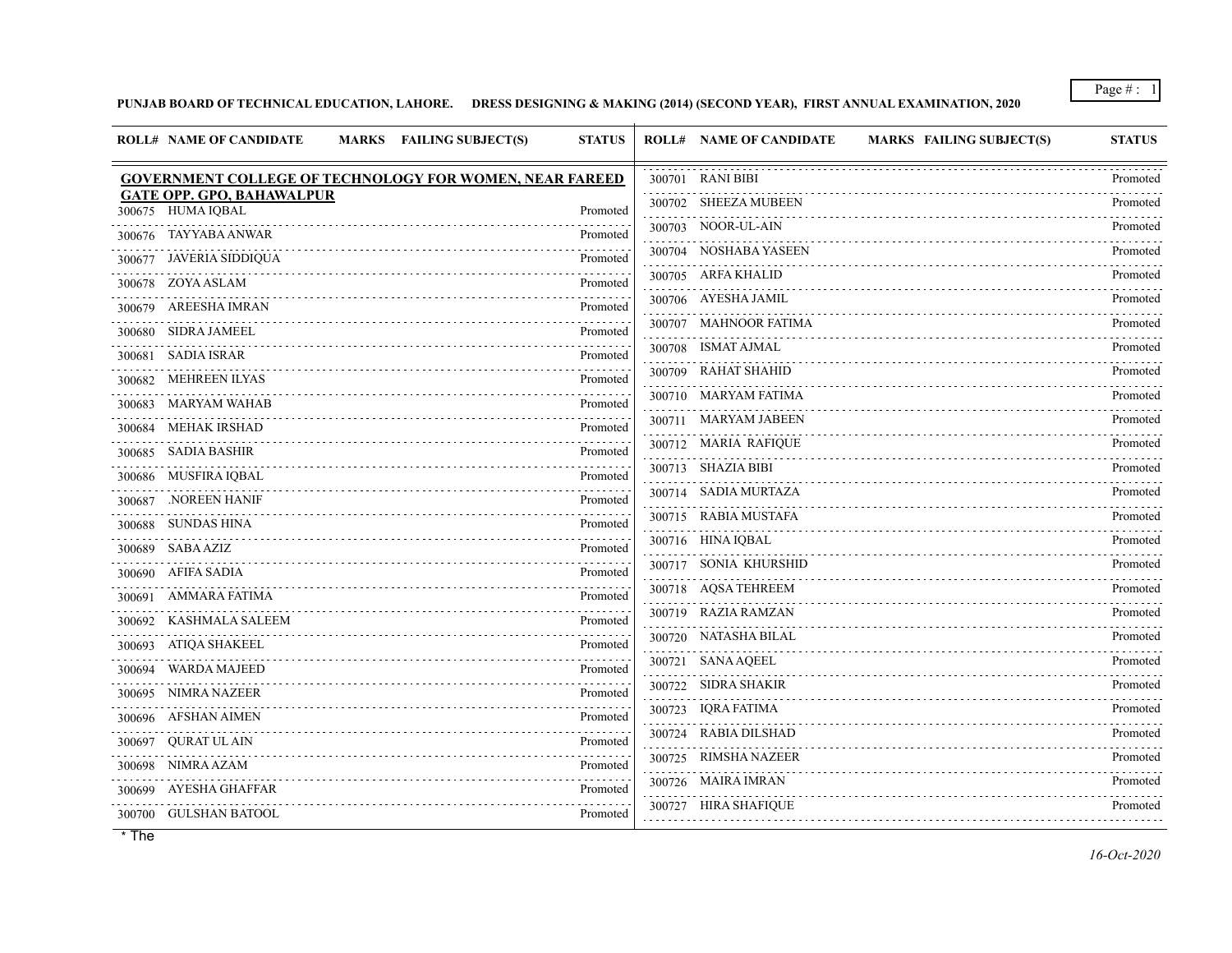## **PUNJAB BOARD OF TECHNICAL EDUCATION, LAHORE. DRESS DESIGNING & MAKING (2014) (SECOND YEAR), FIRST ANNUAL EXAMINATION, 2020**

|        | <b>ROLL# NAME OF CANDIDATE</b> |                    | <b>MARKS</b> FAILING SUBJECT(S) | <b>STATUS</b> |             | <b>ROLL# NAME OF CANDIDATE</b>                               | <b>MARKS FAILING SUBJECT(S)</b>                                | <b>STATUS</b> |
|--------|--------------------------------|--------------------|---------------------------------|---------------|-------------|--------------------------------------------------------------|----------------------------------------------------------------|---------------|
|        | 300728 KAINAT IQBAL            |                    |                                 | Promoted      |             | 300755 FIZA HUSSAIN                                          | $692 + 664 = 1356$                                             | <b>PASS</b>   |
| 300729 | ATIFA SALEEM                   |                    |                                 | Promoted      |             | 300756 SANA IMRAN                                            | $689 + 549 = 1238$                                             | <b>PASS</b>   |
|        | 300730 SHABANA ARSHAD          |                    |                                 | Promoted      |             | 300757 NARGIS SULTANA                                        | $502 + 512 = 1014$                                             | <b>PASS</b>   |
|        | 300731 RAHEEN FATIMA           |                    |                                 | Promoted      |             | 300758 RUKHSANA SHAHEEN                                      | $573 + 564 = 1137$                                             | <b>PASS</b>   |
|        | 300732 AQSA KHAN               |                    |                                 | Promoted      |             |                                                              | <b>GOVERNMENT COLLEGE OF TECHNOLOGY FOR WOMEN, NEAR BOSTAN</b> |               |
| 300733 | BUSHRA KHAN                    |                    |                                 | Promoted      |             | ZAHARA PEOPLES COLONY NO.1, FAISALABAD<br>300759 TANIA SAEED |                                                                | Promoted      |
|        | 300734 SADIA NADEEM            |                    |                                 | Promoted      |             | 300760 AYESHA TARIQ                                          |                                                                | Promoted      |
| 300735 | GHAZALA SHARIF                 |                    |                                 | Promoted      | 300761      | <b>REHMAT BIBI</b>                                           |                                                                | Promoted      |
|        | 300736 NEEHA TAYYAB            |                    |                                 | Promoted      |             | 300762 NAZISH BOOTA                                          |                                                                | Promoted      |
|        | 300737 UZMA MUKHTIAR           |                    |                                 | Promoted      |             | 300763 MISBAH AFZAL                                          |                                                                | Promoted      |
|        | 300738 MADEEHA AALAM           |                    |                                 | Promoted      |             | 300764 FARWA SAIF ULLAH                                      |                                                                | Promoted      |
|        | 300739 FARHEEN RAZZAQ          |                    |                                 | Promoted      |             | 300765 AMNA ANEES                                            |                                                                | Promoted      |
|        | 300740 MAHNOOR SHAFIQ          |                    |                                 | Promoted<br>. |             | 300766 NADIA ASLAM                                           |                                                                | Promoted      |
|        | 300741 SAMAN SAEED             |                    |                                 | Promoted      |             | 300767 HURMAT FATIMA KHAN                                    |                                                                | Promoted      |
|        | 300742 MARYAM IMRAN            |                    |                                 | Promoted<br>. |             | 300768 SHABNAM                                               |                                                                | Promoted      |
| 300743 | AMNA NAWAZ                     |                    |                                 | Promoted      |             | 300769 SAMIA AKHTAR                                          |                                                                | Promoted      |
|        | 300744 MUNIBA JAVED            |                    |                                 | Promoted      |             | 300770 WAJIHA MARYAM                                         |                                                                | Promoted      |
|        | 300745 SEHRISH NAWAZ           |                    |                                 | Promoted      |             | 300771 JAWEIRIA RAFAQAT                                      |                                                                | Promoted      |
|        | 300746 HINA GHAFFAR            |                    |                                 | Promoted      |             | 300772 FARAH                                                 |                                                                | Promoted      |
|        | 300747 SHAZIA GUL              |                    |                                 | Promoted      |             | 300773 MEHWISH NAZ                                           |                                                                | Promoted      |
|        | 300748 HUBBA NADEEM            |                    |                                 | Promoted      |             | 300774 AQSA TARIQ                                            |                                                                | Promoted      |
|        | 300749 ABEERA REHMAN           |                    |                                 | Promoted      |             | 300775 AYESHA RAMZAN                                         |                                                                | Promoted      |
|        | 300750 ANUM BIBI               |                    |                                 | Promoted      |             | 300776 SAPNA                                                 |                                                                | Promoted      |
| 300751 | HURIA ZAINAB                   |                    |                                 | Promoted      |             | 300777 SAMRA IFFAT                                           |                                                                | Promoted      |
|        | 300752 TASMIA SAQLAIN          |                    |                                 | Promoted      |             | 300778 IQRA ALTAF                                            |                                                                | Promoted      |
| 300753 | <b>MAHVISH AQEEL</b>           |                    |                                 | Promoted      | 300779 AQSA |                                                              |                                                                | Promoted      |
|        | 300754 MEHWISH SHOKAT          | $580 + 564 = 1144$ |                                 | <b>PASS</b>   |             | 300780 IQSA JAVED                                            |                                                                | Promoted      |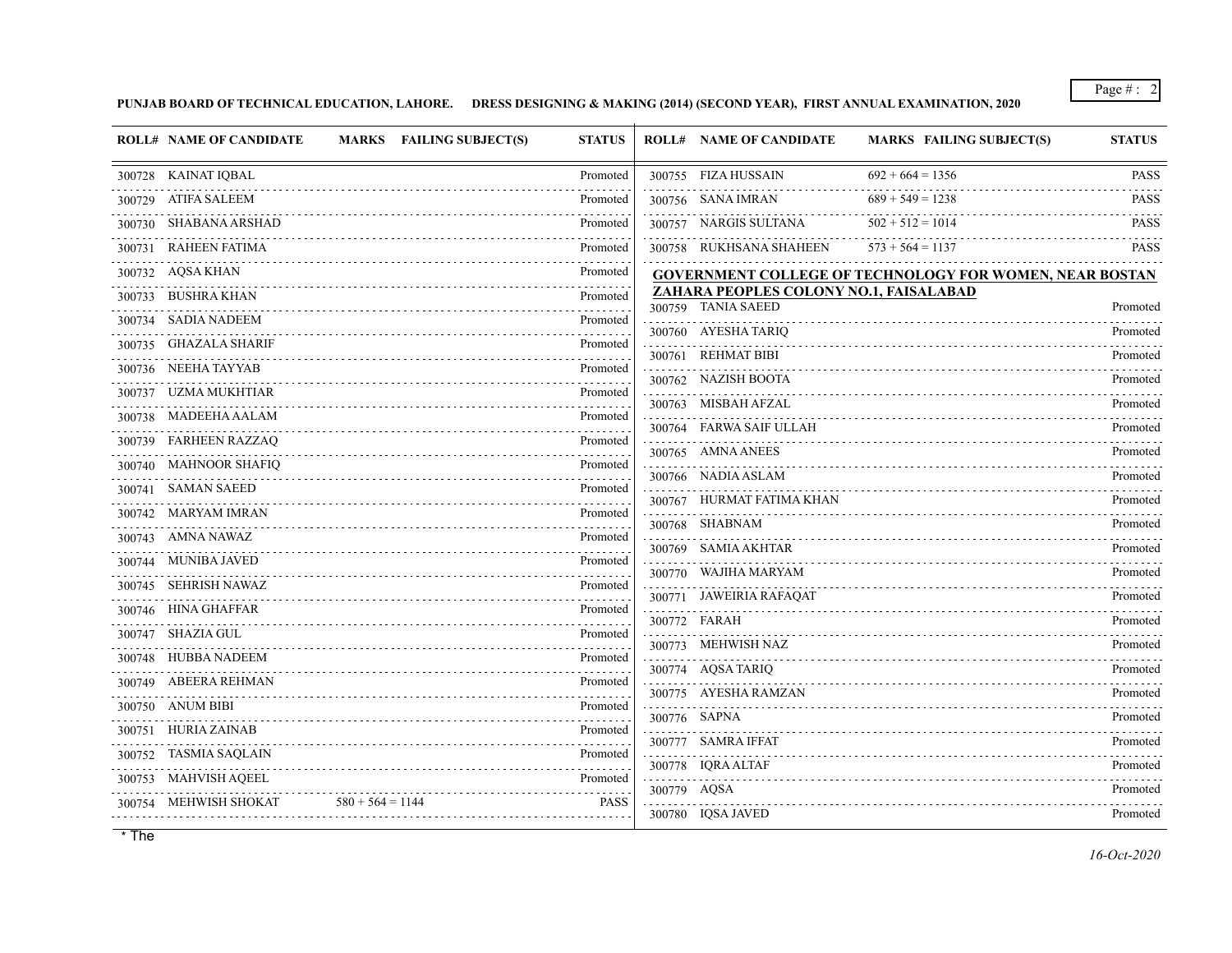### **PUNJAB BOARD OF TECHNICAL EDUCATION, LAHORE. DRESS DESIGNING & MAKING (2014) (SECOND YEAR), FIRST ANNUAL EXAMINATION, 2020**

|        | <b>ROLL# NAME OF CANDIDATE</b><br>MARKS FAILING SUBJECT(S) | <b>STATUS</b> |        | <b>ROLL# NAME OF CANDIDATE</b>            | <b>MARKS FAILING SUBJECT(S)</b>                              | <b>STATUS</b>                                                |
|--------|------------------------------------------------------------|---------------|--------|-------------------------------------------|--------------------------------------------------------------|--------------------------------------------------------------|
|        | 300781 ANIZA AMIR                                          | Promoted      |        | 300808 AYESHA ZAFAR                       |                                                              | Promoted                                                     |
|        | 300782 NOOR UL HUDA                                        | Promoted      |        | 300809 MALAIKA AKIF                       | $537 + 536 = 1073$                                           | <b>PASS</b>                                                  |
|        | 300783 AREEJ FATIMA                                        | Promoted      |        | 300810 HIRA IDREES                        | $624 + 614 = 1238$                                           | PASS                                                         |
|        | 300784 AFSHAN HAYAT                                        | Promoted      |        | 300811 TANZILA KOUSER                     | $590 + 545 = 1135$                                           | <b>PASS</b>                                                  |
|        | 300785 TOOBA                                               | Promoted      |        | 300812 ASMA ASIF                          | $604 + 599 = 1203$                                           | in provincia di c<br><b>PASS</b>                             |
|        | 300786 SANM ADREES                                         | Promoted      |        | 300813 VISHA AMIN                         | $543 + 534 = 1077$                                           | <b>PASS</b>                                                  |
|        | 300787 MAIRA MUSLIM                                        | Promoted      |        | 300814 MAWRA TARIQ                        | $560 + 540 = 1100$                                           | PASS                                                         |
|        | 300788 RIMSHA FATIMA                                       | Promoted      |        | 300815 QURA-TUL-AIN                       | $590 + 625 = 1215$                                           | <b>PASS</b>                                                  |
|        | 300789 AQSA MATLOOB                                        | Promoted      |        | 300816 ALMAS SARDAR                       | RI First Year $+ 550$                                        | <u>se se se se s</u><br><b>RL FIRST</b>                      |
|        | 300790 DUA SADIQ                                           | Promoted      |        | 300817 RUBAB FATIMA                       | $626 + 588 = 1214$                                           | <b>YEAR</b><br><b>PASS</b>                                   |
|        | 300791 MINAHIL GHULAM                                      | Promoted      |        | 300818 KAINAT NAZIR                       | $652 + 593 = 1245$                                           | <b>PASS</b>                                                  |
|        | <b>MUHAMMAD</b><br>300792 NABILA FARDOUS                   | Promoted      |        | 300819 RIDA RIAZ                          | $582 + 591 = 1173$                                           | $- - - - - -$<br><b>PASS</b>                                 |
|        | 300793 MAMOONA BILAL                                       | Promoted      |        | 300820 SAMEERA SAJID                      | $636 + 605 = 1241$                                           | <b>PASS</b>                                                  |
|        | 300794 UMMA ABIHA ZAHID                                    | Promoted      | 300821 | MEHBOOB MANSHA                            | RI First Year $+ 572$                                        | <b>RL FIRST</b>                                              |
|        | 300795 RIMSHA ZAHEER                                       | Promoted      |        |                                           |                                                              | <b>YEAR</b>                                                  |
|        | 300796 EISHA EMAN                                          | Promoted      |        | 300822 ZAINAB IFTIKHAR                    | $576 + 597 = 1173$                                           | PASS<br>$\alpha$ , $\alpha$ , $\alpha$ , $\alpha$ , $\alpha$ |
|        | 300797 HAFSA NAZ                                           | Promoted      |        | 300823 UMBER EJAZ                         | $583 + 588 = 1171$                                           | <b>PASS</b>                                                  |
|        | 300798 MINHA LATIF                                         | Promoted      |        | ROAD, NEAR POLICE STATION SADDAR,, GUJRAT | <b>GOVT. COLLEGE OF TECHNOLOGY FOR WOMEN,, SHAH JAHANGIR</b> |                                                              |
|        | 300799 AREEBA SALEEM                                       | Promoted      |        | 300824 MUQADDAS                           |                                                              | Promoted                                                     |
|        | 300800 SIBGHA NASIR                                        | Promoted      |        | 300825 ALIA SHAHZADI                      |                                                              | Promoted                                                     |
| 300801 | IRSA JELANI                                                | Promoted      |        | 300826 AYESHA FAISAL                      |                                                              | Promoted                                                     |
|        | 300802 MUQADDAS AZMAT                                      | Promoted      |        | 300827 NABIA ZAMAN                        |                                                              | .<br>Promoted                                                |
|        | 300803 JAVERIA ABDUL RAZAQ                                 | Promoted      |        | 300828 TAYYABA SHAHZADI                   |                                                              | Promoted                                                     |
|        | 300804 JAVERIA GULZAR                                      | Promoted      |        | 300829 UMM-E-ASMA                         |                                                              | Promoted                                                     |
|        | 300805 BUSHRA SAEED                                        | Promoted      |        | 300830 SUMAIRA                            |                                                              | Promoted                                                     |
|        | 300806 AYESHA AMJAD                                        | Promoted      |        | 300831 HAMDA NADEEM                       |                                                              | Promoted                                                     |
|        | 300807 MARYAM                                              | Promoted      |        | 300832 IQRA RIAZ                          |                                                              | Promoted                                                     |
|        |                                                            |               |        |                                           |                                                              |                                                              |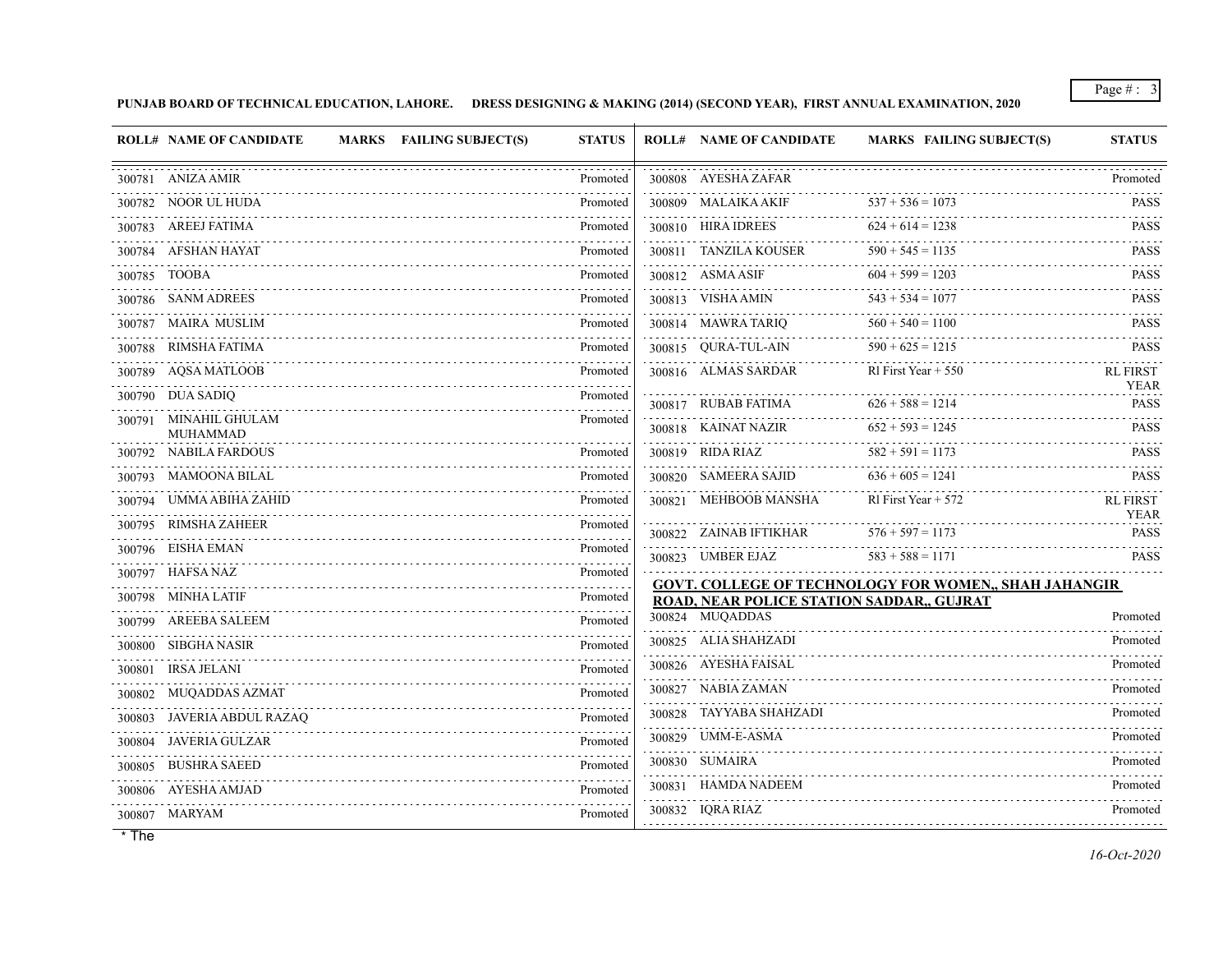**PUNJAB BOARD OF TECHNICAL EDUCATION, LAHORE. DRESS DESIGNING & MAKING (2014) (SECOND YEAR), FIRST ANNUAL EXAMINATION, 2020**

| <b>ROLL# NAME OF CANDIDATE</b>            | MARKS FAILING SUBJECT(S)                                        | <b>STATUS</b> | <b>ROLL# NAME OF CANDIDATE</b> | <b>MARKS FAILING SUBJECT(S)</b> | <b>STATUS</b>            |
|-------------------------------------------|-----------------------------------------------------------------|---------------|--------------------------------|---------------------------------|--------------------------|
| 300833 MAHNOOR HANIF                      |                                                                 | Promoted      | 300859 RIMSHA SHARIF           |                                 | Promoted                 |
| TASKEEN ZAHRA<br>300834                   |                                                                 | Promoted      | 300860 NIMRA IRSHAD            |                                 | Promoted                 |
| 300835 SANA ZULFQAR                       |                                                                 | Promoted      | 300861 AQEELA YOUNAS           |                                 | Promoted                 |
| 300836 TAYYBA TANVEER                     |                                                                 | Promoted      | 300862 ISRA FIAZ               |                                 | Promoted                 |
| 300837 MUQADAS AFZAL                      |                                                                 | Promoted      | 300863 ASIFA NAWAZ             |                                 | Promoted                 |
| 300838 AREEJ FATIMA                       |                                                                 | Promoted      | 300864 LAIBA ABBAS             |                                 | Promoted                 |
| 300839 SARWAT BATOOL                      |                                                                 | Promoted      | 300865 AYZA AHMED              |                                 | Promoted                 |
| 300840 GUL-E-NAYAB                        |                                                                 | Promoted      | 300866 ANUM IFTIKHAR           |                                 | Promoted                 |
|                                           | <b>GOVERNMENT POLYTECHNIC INSTITUTE FOR WOMEN, SECTOR H8-1,</b> |               | 300867 AMNA NISA               |                                 | Promoted                 |
| <b>ISLAMABAD</b><br>300841 ALISHA KHATTAB |                                                                 | Promoted      | 300868 SAHER SHOUKET           |                                 | Promoted                 |
| 300842 SAIRA SAJJAD MINHAS                |                                                                 | Promoted      | 300869 ONIBA SAFDER<br>.       |                                 | Promoted                 |
| SAMAN AQEEL<br>300843                     |                                                                 | Promoted      | 300870 AREEJ MAQBOOL           |                                 | Promoted                 |
| 300844 UROOJ ASIF                         |                                                                 | .<br>Promoted | 300871 FATIMA SAOIB            |                                 | Promoted                 |
| 300845 HIRA REHMAT                        |                                                                 | Promoted      | 300872 SADIA IMMAD             | $633 + 637 = 1270$              | <b>PASS</b>              |
| 300846 MISBAH FAROOQE                     |                                                                 | Promoted      | 300873 MUQADAS BIBI            | $501 + 553 = 1054$              | <b>PASS</b>              |
| 300847 FARRAZIA BATOOL                    |                                                                 | Promoted      | 300874 ALINA TARIO             | $469 + 491 = 960$               | <b>PASS</b>              |
| 300848 AMIMAZIA                           |                                                                 | Promoted      | 300875 NOOR FATIMA             | $548 + 517 = 1065$              | <b>PASS</b>              |
| 300849 KHADIJA BIBI                       |                                                                 | Promoted      | 300876 IFRAH ASAD              | $547 + 627 = 1174$<br>.         | <b>PASS</b><br>1.1.1.1.1 |
| 300850 RIDA FATIMA                        |                                                                 | Promoted      | 300877 MUQADDAS BIBI           | $508 + 539 = 1047$              | <b>PASS</b>              |
| 300851 SABA ASIF                          |                                                                 | Promoted      | 300878 BANNI KANWAL            | $519 + 609 = 1128$              | <b>PASS</b>              |
| 300852 NIMRA SAEED                        |                                                                 | Promoted      | 300879 NOREEN BIBI             | $525 + 542 = 1067$              | <b>PASS</b>              |
| RENAM SHAHZADI<br>300853                  |                                                                 | Promoted      | 300880 RAMEESA YASEEN          | $525 + 493 = 1018$              | <b>PASS</b>              |
| TANIA NAZAR<br>300854                     |                                                                 | Promoted      | 300881 AYESHA RIAZ             | $486 + 518 = 1004$              | <b>PASS</b>              |
| 300855 KAINAT NAVEED                      |                                                                 | Promoted      | 300882 HADIQA HANIF            | $525 + 528 = 1053$              | <b>PASS</b>              |
| 300856 FATIMA KHALID                      |                                                                 | Promoted      | 300883 SAWERA YAMIN            | $582 + 575 = 1157$              | <b>PASS</b>              |
| 300857 HALEEMA SADIA IQBAL                |                                                                 | Promoted      | 300884 SUMAIRA KAINAT          | $472 + 499 = 971$               | <b>PASS</b>              |
| 300858 MARYAM GULZAR                      |                                                                 | Promoted      | 300885 NIMRA ZARISH            | $491 + 552 = 1043$              | <b>PASS</b>              |
|                                           |                                                                 |               |                                |                                 |                          |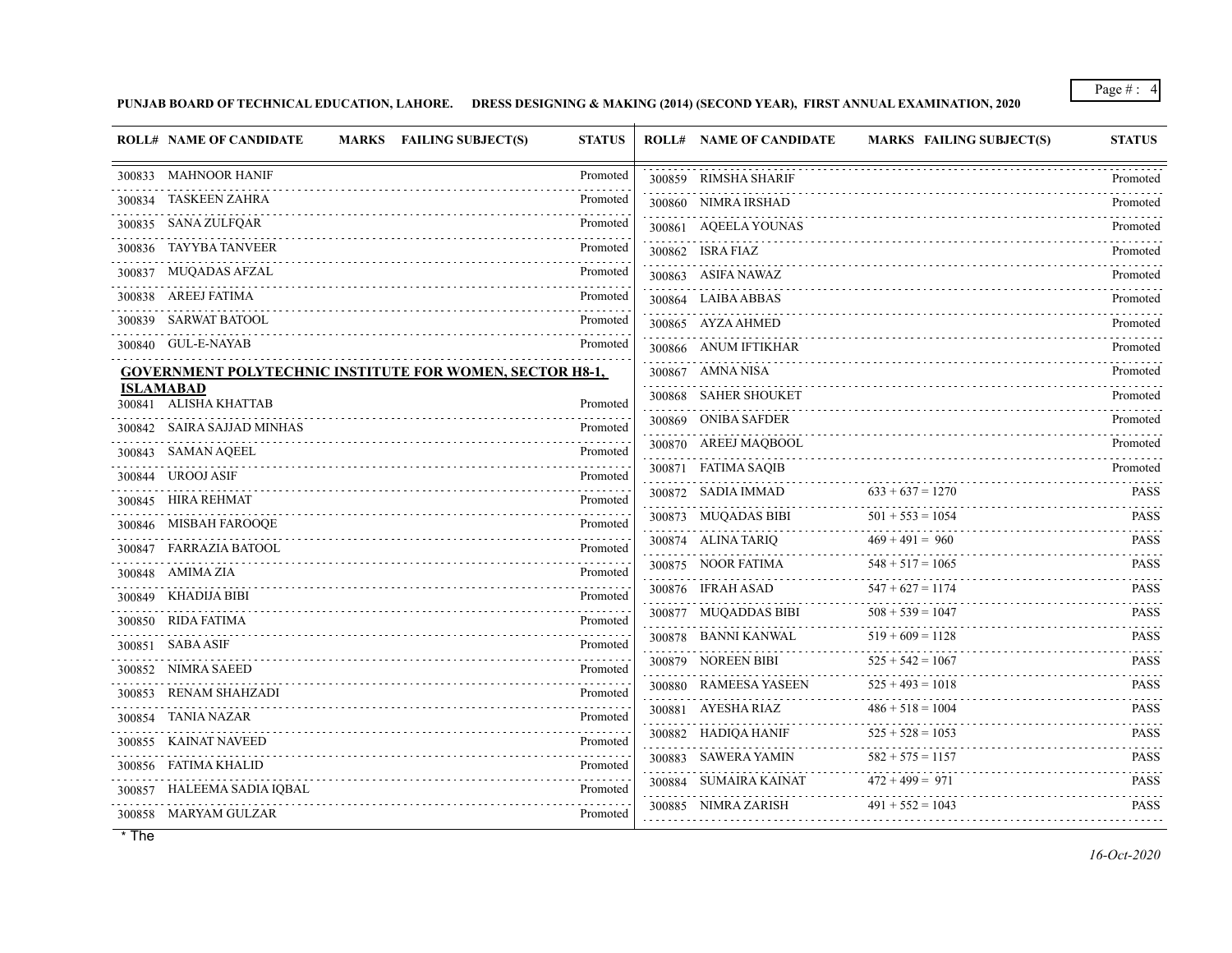**PUNJAB BOARD OF TECHNICAL EDUCATION, LAHORE. DRESS DESIGNING & MAKING (2014) (SECOND YEAR), FIRST ANNUAL EXAMINATION, 2020**

|              | <b>ROLL# NAME OF CANDIDATE</b>                                    | MARKS FAILING SUBJECT(S)                                    | <b>STATUS</b> |                  | <b>ROLL# NAME OF CANDIDATE</b><br><b>MARKS FAILING SUBJECT(S)</b> | <b>STATUS</b> |
|--------------|-------------------------------------------------------------------|-------------------------------------------------------------|---------------|------------------|-------------------------------------------------------------------|---------------|
|              | 300886 ANUM NAEEM                                                 | $524 + 575 = 1099$                                          | <b>PASS</b>   |                  | 300912 HINA HABIB                                                 | Promoted      |
|              | 300887 MISBAH AROOJ                                               | $505 + 543 = 1048$                                          | <b>PASS</b>   |                  | 300913 KINZA MURTAZA                                              | .<br>Promoted |
| 300888 IQRA  |                                                                   | $502 + 591 = 1093$                                          | <b>PASS</b>   |                  | 300914 HIFZA SHAHZADI                                             | Promoted      |
|              | 300889 NEESHA KHALID                                              | $579 + 618 = 1197$                                          | <b>PASS</b>   |                  | 300915 SANIA ZAHOOR                                               | Promoted      |
|              | 300890 SHAISTA NASIR                                              | $554 + 567 = 1121$                                          | <b>PASS</b>   |                  | 300916 ARWA NAWAZ                                                 | .<br>Promoted |
|              | 300891 QURAT UL AIN                                               | $555 + 537 = 1092$                                          | <b>PASS</b>   |                  | 300917 RIMSHA KANWAL                                              | Promoted      |
|              | 300892 ANEESA MEHMOOD                                             | $530 + 554 = 1084$                                          | <b>PASS</b>   |                  | 300918 MUNIBA                                                     | Promoted      |
|              | 300893 SYEDA MIDHAT ZAHRA                                         | $530 + 544 = 1074$                                          | <b>PASS</b>   | 300919 ANSA      |                                                                   | Promoted      |
|              | 300894 JASIA TAHIR                                                | $531 + 515 = 1046$                                          | <b>PASS</b>   |                  | 300920 RAKHSHANDA AHMAD YAR                                       | Promoted      |
| 300895 RABIA |                                                                   | $501 + 530 = 1031$                                          | <b>PASS</b>   |                  | 300921 UMARA IRSHAD                                               | Promoted      |
|              |                                                                   | <b>GOVERNMENT COLLEGE OF TECHNOLOGY FOR WOMEN, OPPOSITE</b> |               |                  | 300922 ANAM NISAR                                                 | Promoted      |
|              | <b>TMA OFFICE KATCHERY ROAD, JARANWALA</b><br>300896 AMINA IMTIAZ |                                                             | Promoted      |                  | 300923 RABIA SHAHZADI                                             | .<br>Promoted |
| 300897 AQSA  |                                                                   |                                                             | Promoted      |                  | 300924 JAWERIA ASLAM                                              | Promoted      |
|              | 300898 SIDRA BASHARAT                                             |                                                             | Promoted      |                  | 300925 RABIA SHAFEE                                               | Promoted      |
|              | 300899 NIMRA KOUSAR                                               |                                                             | Promoted      |                  | 300926 SHABANA ZUBAIR                                             | Promoted      |
|              | 300900 AYESHA KHALID                                              |                                                             | Promoted      |                  | 300927 VANIZA SAJID                                               | Promoted      |
|              | 300901 MUQADAS MAJEED                                             |                                                             | Promoted      |                  | 300928 KANWAL IJAZ                                                | Promoted      |
|              | 300902 ALIZA AJMAL                                                |                                                             | Promoted      |                  | 300929 SANA LIAQUAT                                               | Promoted<br>. |
|              | SEHAR MUBEEN                                                      |                                                             | Promoted      |                  | 300930 RAIQA HABIB                                                | Promoted      |
|              | 300904 KAINAT                                                     |                                                             | .<br>Promoted |                  | 300931 FATIMA                                                     | Promoted      |
|              | 300905 MEHWISH                                                    |                                                             | Promoted      |                  | 300932 FOUZIA RANI                                                | Promoted      |
|              | 300906 ZAINAB SAJID                                               |                                                             | Promoted      |                  | 300933 AROOJ FATIMA                                               | Promoted      |
|              | 300907 GUL MEENA KHAN                                             |                                                             | Promoted      |                  | 300934 KAJAL                                                      | Promoted      |
|              | 300908 INSHA BANO                                                 |                                                             | Promoted      |                  | 300935 AYESHA RASHEED<br>.                                        | Promoted      |
|              | 300909 REEHA IMTIAZ                                               |                                                             | Promoted      | 300936 AQSA<br>. |                                                                   | Promoted      |
|              | 300910 SANIA TAHIR                                                |                                                             | Promoted      |                  | 300937 MISBAH SHAHEEN                                             | Promoted      |
|              | 300911 SYEDA ZAHRA BATOOL                                         |                                                             | Promoted      |                  | 300938 NEEHA WAJID                                                | Promoted      |
|              |                                                                   |                                                             |               |                  |                                                                   |               |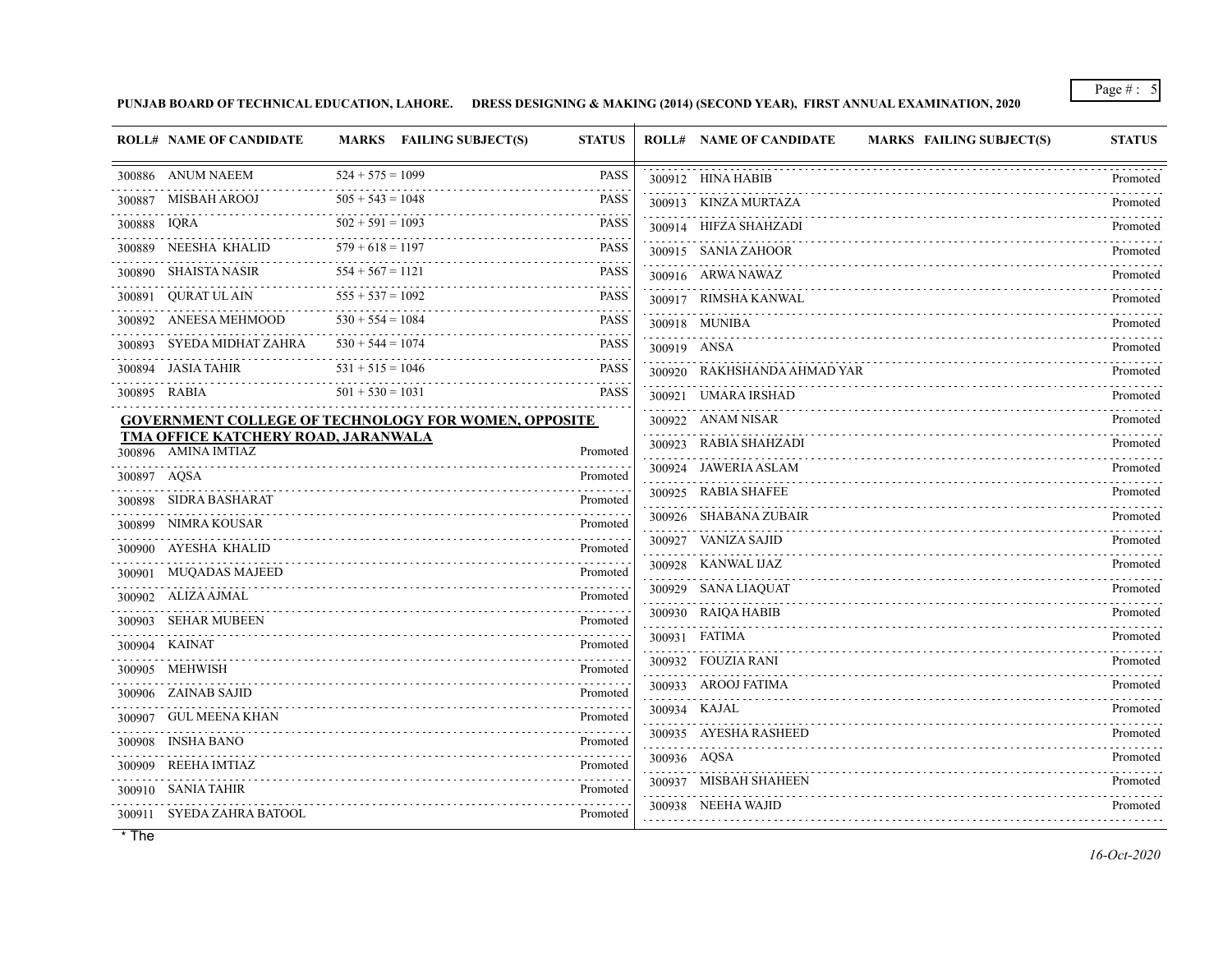**PUNJAB BOARD OF TECHNICAL EDUCATION, LAHORE. DRESS DESIGNING & MAKING (2014) (SECOND YEAR), FIRST ANNUAL EXAMINATION, 2020**

|              | <b>ROLL# NAME OF CANDIDATE</b>                                          |                    | MARKS FAILING SUBJECT(S) | <b>STATUS</b>    | <b>ROLL# NAME OF CANDIDATE</b>                 | <b>MARKS FAILING SUBJECT(S)</b>                         | <b>STATUS</b>               |
|--------------|-------------------------------------------------------------------------|--------------------|--------------------------|------------------|------------------------------------------------|---------------------------------------------------------|-----------------------------|
| 300939 AQSA  |                                                                         | $602 + 607 = 1209$ |                          | <b>PASS</b>      | 300965 TAYABA JAMIL                            |                                                         | Promoted                    |
| 300940 ATIA  |                                                                         | $646 + 657 = 1303$ |                          | <b>PASS</b>      | 300966 SANA BUKHARI                            |                                                         | Promoted                    |
|              | 300941 KAZMA                                                            | $552 + 591 = 1143$ |                          | <b>PASS</b>      | 300967 NEELO FAR                               |                                                         | Promoted                    |
|              | 300942 RIMSHA IFTIKHAR                                                  | $614 + 587 = 1201$ |                          | <b>PASS</b>      | 300968 FIRDOOS BIBI                            |                                                         | Promoted                    |
|              | 300943 ZARINA BIBI                                                      | $606 + 625 = 1231$ |                          | <b>PASS</b>      | 300969 RUKHSANA RASHID                         |                                                         | Promoted                    |
|              | 300944 AYESHA NAZIR                                                     | $667 + 647 = 1314$ |                          | <b>PASS</b>      | 300970 NAJMA NAZ                               |                                                         | Promoted                    |
|              | 300945 ZAINAB LIAQAT                                                    | $600 + 591 = 1191$ |                          | <b>PASS</b>      | 300971 AQSA KIRAN                              |                                                         | Promoted                    |
|              | 300946 ANSA ASIF                                                        | $625 + 580 = 1205$ |                          | <b>PASS</b>      | 300972 FARZANA SHAMIM                          |                                                         | Promoted                    |
|              | 300947 NIMRA IMDAD                                                      | $618 + 543 = 1161$ |                          | <b>PASS</b>      | 300973 AMINA RIAZ                              |                                                         | Promoted                    |
|              | 300948 SADIA SARWAR                                                     | $638 + 643 = 1281$ |                          | <b>PASS</b>      | 300974 TABINDA ASIF                            |                                                         | Promoted                    |
| 300949 AMINA |                                                                         | $607 + 606 = 1213$ |                          | <b>PASS</b>      | 300975 AFIFA BUSHRA                            |                                                         | Promoted                    |
|              | 300950 ANEEZA MUSTAFA                                                   | $609 + 633 = 1242$ |                          | <b>PASS</b>      |                                                | <b>GOVERNMENT COLLEGE OF TECHNOLOGY FOR WOMEN, NEAR</b> |                             |
|              | 300951 AYESHA MANSHA                                                    | $644 + 649 = 1293$ |                          | <b>PASS</b>      | <b>JAINMANDIR, LAHORE</b><br>300976 AQSA ASLAM |                                                         | Promoted                    |
|              | 300952 KANEEZ FATIMA                                                    | $601 + 631 = 1232$ |                          | <b>PASS</b>      | 300977 IORA RASHEED                            |                                                         | Promoted                    |
| 300953       | SHEHROZA SHERAZI                                                        | $595 + 610 = 1205$ |                          | <b>PASS</b>      | 300978 FATIMA ALI                              |                                                         | Promoted                    |
|              | 300954 NASHIALA MAQSOOD                                                 | $631 + 556 = 1187$ |                          | <b>PASS</b>      | 300979 NOOR UL HUDA                            |                                                         | Promoted                    |
|              | 300955 SHAMSA KANWAL                                                    | $660 + 596 = 1256$ |                          | <b>PASS</b>      | 300980 FOQIA                                   |                                                         | Promoted                    |
|              | 300956 NAZIA ASHRAF                                                     | $663 + 643 = 1306$ |                          | <b>PASS</b>      | 300981 LAIBA YASEEN                            |                                                         | Promoted                    |
|              | 300957 SHAZIA                                                           | $657 + 637 = 1294$ |                          | <b>PASS</b>      | 300982 HALEEMA RIAZ                            |                                                         | Promoted                    |
|              | 300958 AMINA ASLAM                                                      | $657 + 636 = 1293$ |                          | <b>PASS</b>      | 300983 RAMLA                                   |                                                         | 1.1.1.1.1.1.1.1<br>Promoted |
|              | 300959 USWA GHAFOOR                                                     | $663 + 622 = 1285$ |                          | <b>PASS</b>      | 300984 NIGHA ZAHRA                             |                                                         | Promoted                    |
|              | 300960 TAHSEEN FATIMA                                                   | $638 + 651 = 1289$ |                          | <b>PASS</b>      | 300985 FARHEEN IRSHAD                          |                                                         |                             |
|              | 300961 KIRAN SHAHZADI                                                   | $646 + 599 = 1245$ |                          | <b>PASS</b>      |                                                |                                                         | Promoted                    |
|              | 300962 IRAM SHEHZADI                                                    | $656 + 656 = 1312$ |                          | <b>PASS</b><br>. | 300986 MAHRUKH ZAHID                           |                                                         | Promoted                    |
|              | FOUNDATION INSTITUTE OF TECHNOLOGY FOR GIRLS, 2ND FLOOR                 |                    |                          |                  | 300987 SAMAHA WASEEM<br>300988 RIJA FATIMA     |                                                         | Promoted                    |
| 300963       | FAUJI FOUNDATION HOSPITAL, BEDIAN ROAD,, LAHORE<br><b>FOUZIA SULTAN</b> |                    |                          | Promoted         | 300989 ALISHBA                                 |                                                         | Promoted                    |
|              | 300964 SANIA IQBAL                                                      |                    |                          | Promoted         |                                                |                                                         | Promoted                    |
|              |                                                                         |                    |                          |                  |                                                |                                                         |                             |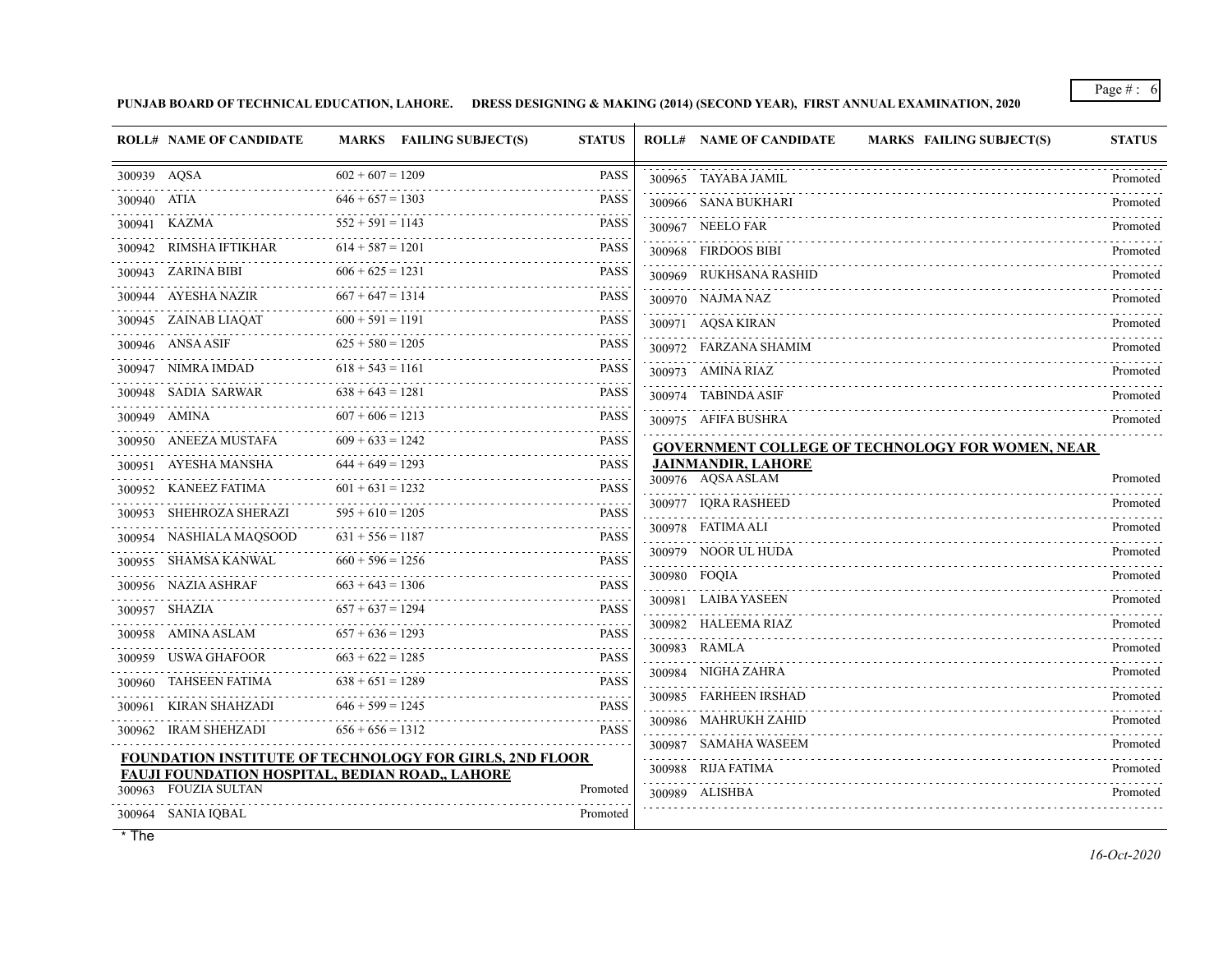## **PUNJAB BOARD OF TECHNICAL EDUCATION, LAHORE. DRESS DESIGNING & MAKING (2014) (SECOND YEAR), FIRST ANNUAL EXAMINATION, 2020**

| <b>ROLL# NAME OF CANDIDATE</b><br>MARKS FAILING SUBJECT(S) | <b>STATUS</b> |             | <b>ROLL# NAME OF CANDIDATE</b><br><b>MARKS FAILING SUBJECT(S)</b> | <b>STATUS</b> |
|------------------------------------------------------------|---------------|-------------|-------------------------------------------------------------------|---------------|
| 300990 LAIBA                                               | Promoted      |             | 301017 FARYAH                                                     | Promoted      |
| 300991 FARHEEN                                             | Promoted      |             | 301018 KOMAL SHAHID                                               | Promoted      |
| 300992 SONIA ANWAR                                         | Promoted      |             | 301019 RUBAB MUREED                                               | Promoted      |
| 300993 ANOSHA SHOAIB                                       | Promoted      |             | 301020 MUKARMA                                                    | Promoted      |
| 300994 IQRA AFZAL                                          | Promoted      |             | 301021 AQSA YASEEN                                                | Promoted      |
| 300995 MEHAK                                               | Promoted      |             | 301022 UFAQ AYAZ                                                  | Promoted      |
| 300996 SYEDA BAREERA ZAIDI                                 | Promoted      |             | 301023 RUBATA KAINAT                                              | Promoted      |
| 300997 HALEEMA JAHANGIR<br>.                               | Promoted      |             | 301024 JAWARIA IRFAN                                              | Promoted      |
| 300998 BISMA                                               | Promoted      |             | 301025 KHADIJA IRFAN                                              | Promoted      |
| 300999 AROOJ                                               | Promoted      |             | 301026 SALMA NISA                                                 | Promoted      |
| 301000 NOREENA SHAHBAZ                                     | Promoted      |             | 301027 MARYAM                                                     | Promoted      |
| 301001 MEHAK DILDAR                                        | Promoted      |             | 301028 NOOR-E-AMBER                                               | Promoted      |
| 301002 SABA FAROOQ                                         | Promoted<br>. |             | 301029 SONIA AFZAL                                                | Promoted      |
| 301003 MARIA KAMRAN                                        | Promoted      |             | 301030 AREEBA HAMID                                               | Promoted      |
| 301004 KHADIJA                                             | Promoted      |             | 301031 SUMBAL                                                     | Promoted<br>. |
| 301005 MAFARAH SALEEM                                      | Promoted      |             | 301032 QADAR TARIQ                                                | Promoted      |
| 301006 AQSAZAIDI                                           | Promoted      |             | 301033 AMBAR BASHIR                                               | Promoted      |
| 301007 ALIZAH FATIMA                                       | Promoted      |             | 301034 FIZA QASIM                                                 | Promoted      |
| 301008 TUBA RIAZ                                           | Promoted      | 301035 SABA |                                                                   | Promoted      |
| 301009 WARDAH MEHMOOD                                      | Promoted      |             | 301036 BAREERA MANZOOR                                            | Promoted      |
| 301010 UNSA MALIK                                          | Promoted      |             | 301037 ZAHRA IQBAL                                                | Promoted      |
| 301011 NATASHA                                             | Promoted<br>. |             | 301038 ANUMTA MALIK                                               | Promoted      |
| 301012 HAFIZA FARZEEN ADIL                                 | Promoted      |             | 301039 HUMAIRA SHARIF                                             | Promoted      |
| 301013 AMNA FARYAD                                         | Promoted      |             | 301040 RAFIA RAMZAN                                               | Promoted      |
| 301014 NIRMISH                                             | Promoted      |             | 301041 ZAHRA RAFI                                                 | Promoted      |
| 301015 NAVEERA AMIR                                        | Promoted      |             | 301042 UMM-E-HABIBA                                               | Promoted      |
| 301016 BISMA SHAHBAZ                                       | Promoted      |             | 301043 NABIA SHAHID                                               | Promoted      |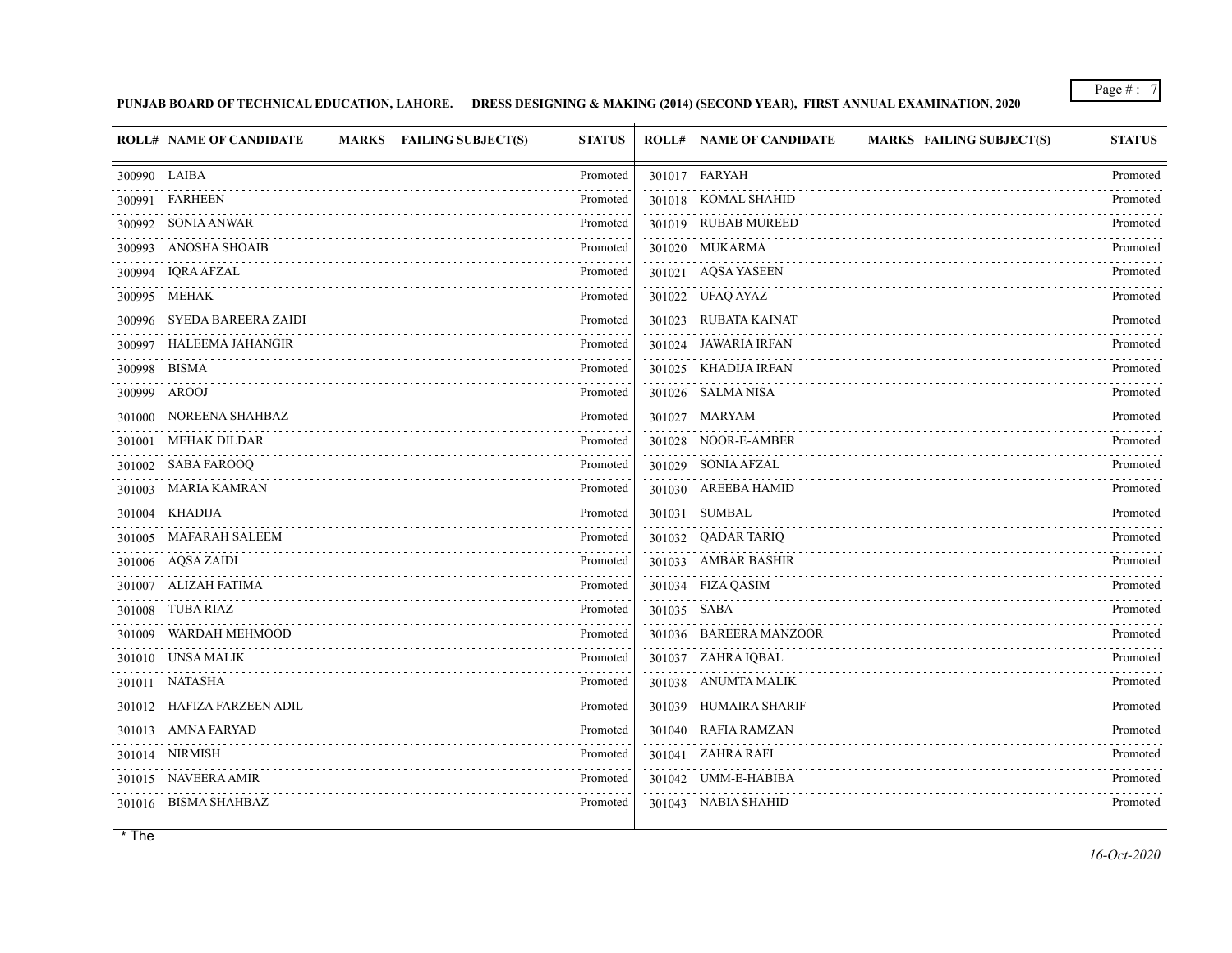**PUNJAB BOARD OF TECHNICAL EDUCATION, LAHORE. DRESS DESIGNING & MAKING (2014) (SECOND YEAR), FIRST ANNUAL EXAMINATION, 2020**

| <b>ROLL# NAME OF CANDIDATE</b><br>MARKS FAILING SUBJECT(S) | <b>STATUS</b> | <b>ROLL# NAME OF CANDIDATE</b> |                                                | <b>MARKS FAILING SUBJECT(S)</b>                             | <b>STATUS</b>           |
|------------------------------------------------------------|---------------|--------------------------------|------------------------------------------------|-------------------------------------------------------------|-------------------------|
| 301044 AQSA<br>.                                           | Promoted      | 301071 EISHA TARIQ             |                                                |                                                             | Promoted                |
| 301045 KASHMALA                                            | Promoted      | 301072 MARYAM RAFI             |                                                |                                                             | Promoted                |
| 301046 AMMARA                                              | Promoted      | 301073 NOREEN AKHTAR           |                                                | $545 + 541 = 1086$                                          | <b>PASS</b>             |
| 301047 NATALIYA JAVED QAISER                               | Promoted      |                                | 301074 YASMEEN MUHAMMAD ALI $642 + 580 = 1222$ |                                                             | <b>PASS</b>             |
| 301048 NADIA                                               | Promoted      | 301075 ANUM SHAHZADI           |                                                |                                                             | Special Exam.           |
| 301049 AIZA IMRAN                                          | Promoted      | 301076 WARDAH FAROOO           |                                                |                                                             | Special Exam.           |
| 301050 MINAHAL IMRAN                                       | Promoted      | 301077 NADIA MUSHTAQ           |                                                | $599 + 534 = 1133$                                          | <b>PASS</b>             |
| 301051 AYESHA TANVEER                                      | Promoted      | 301078 SABAHAT SHAMS           |                                                |                                                             | Special Exam.           |
| 301052 ROMAISA SOHAIL                                      | Promoted      | 301079 SABA BATOOL             |                                                | $570 + 546 = 1116$                                          | <b>PASS</b>             |
| 301053 AATIKA SOHAIL                                       | Promoted      | 301080 MANAHIL MASUD           |                                                |                                                             | Special Exam.           |
| 301054 QURAT-UL-AIN                                        | Promoted      | 301081 RUBAB SHAFIQUE          |                                                | $528 + 524 = 1052$                                          | <b>PASS</b>             |
| 301055 HAJRA NAEEM                                         | Promoted      | 301082 AYESHA JAMEEL           |                                                | $595 + 542 = 1137$                                          | <b>PASS</b>             |
| 301056 SABA MUKHTAR                                        | Promoted      | 301083 MUAZAMA AKBAR           |                                                | $642 + 641 = 1283$                                          | <b>PASS</b>             |
| 301057 HANANIA MUKHTAR                                     | Promoted      | 301084 HAFIZA IORA NAEEM       |                                                | $586 + 591 = 1177$                                          | <b>PASS</b>             |
| 301058 SAMEENA KANWAL                                      | Promoted      | 301085 MEMONA                  |                                                | $605 + 603 = 1208$                                          | <b>PASS</b><br><u>.</u> |
| 301059 RABIA ASLAM                                         | Promoted      | 301086 DANISHA FAIZ            |                                                | $539 + 532 = 1071$                                          | <b>PASS</b>             |
| 301060 AMBREEN ASHFAQ                                      | Promoted      | 301087 MARYAM FAYYAZ           |                                                | $622 + 610 = 1232$                                          | <b>PASS</b>             |
| 301061 ASIA PARVEEN                                        | Promoted      | 301088 KHIZRA AYOUB            |                                                | $564 + 575 = 1139$                                          | <b>PASS</b>             |
| 301062 AMNA                                                | Promoted      | 301089 SHAFAQ MARYAM           |                                                | $538 + 565 = 1103$                                          | <b>PASS</b>             |
| 301063 YUSRA AKRAM                                         | Promoted      | 301090 ZAIB UN NISA            |                                                | $610 + 597 = 1207$                                          | <b>PASS</b>             |
| 301064 MUQADDAS BIBI                                       | Promoted      | 301091 HINA ZULFQAR            |                                                | $570 + 620 = 1190$                                          | <b>PASS</b>             |
| 301065 KHADIJAH                                            | Promoted      | 301092 ANDLEEB TASSAWER        |                                                | $635 + 609 = 1244$                                          | <b>PASS</b>             |
| 301066 BISMA RASHEED                                       | Promoted      | 301093 MAH RUKH                |                                                | $633 + 594 = 1227$                                          | <b>PASS</b><br><u>.</u> |
| 301067 AIZA                                                | Promoted      | 301094 LUBNA RIAZ              |                                                | $549 + 604 = 1153$                                          | <b>PASS</b>             |
| 301068 NABILA SARWAR                                       | Promoted      |                                | 301095 NIDA SHAKEEL                            | $554 + 600 = 1154$                                          | <b>PASS</b>             |
| 301069 SADIA HAFEEZ                                        | Promoted      |                                |                                                | <b>GOVERNMENT COLLEGE OF TECHNOLOGY FOR WOMEN, , LAYYAH</b> |                         |
| 301070 TAZEEN KOMAL                                        | Promoted      | 301096 RIMSHAH                 |                                                |                                                             | Promoted                |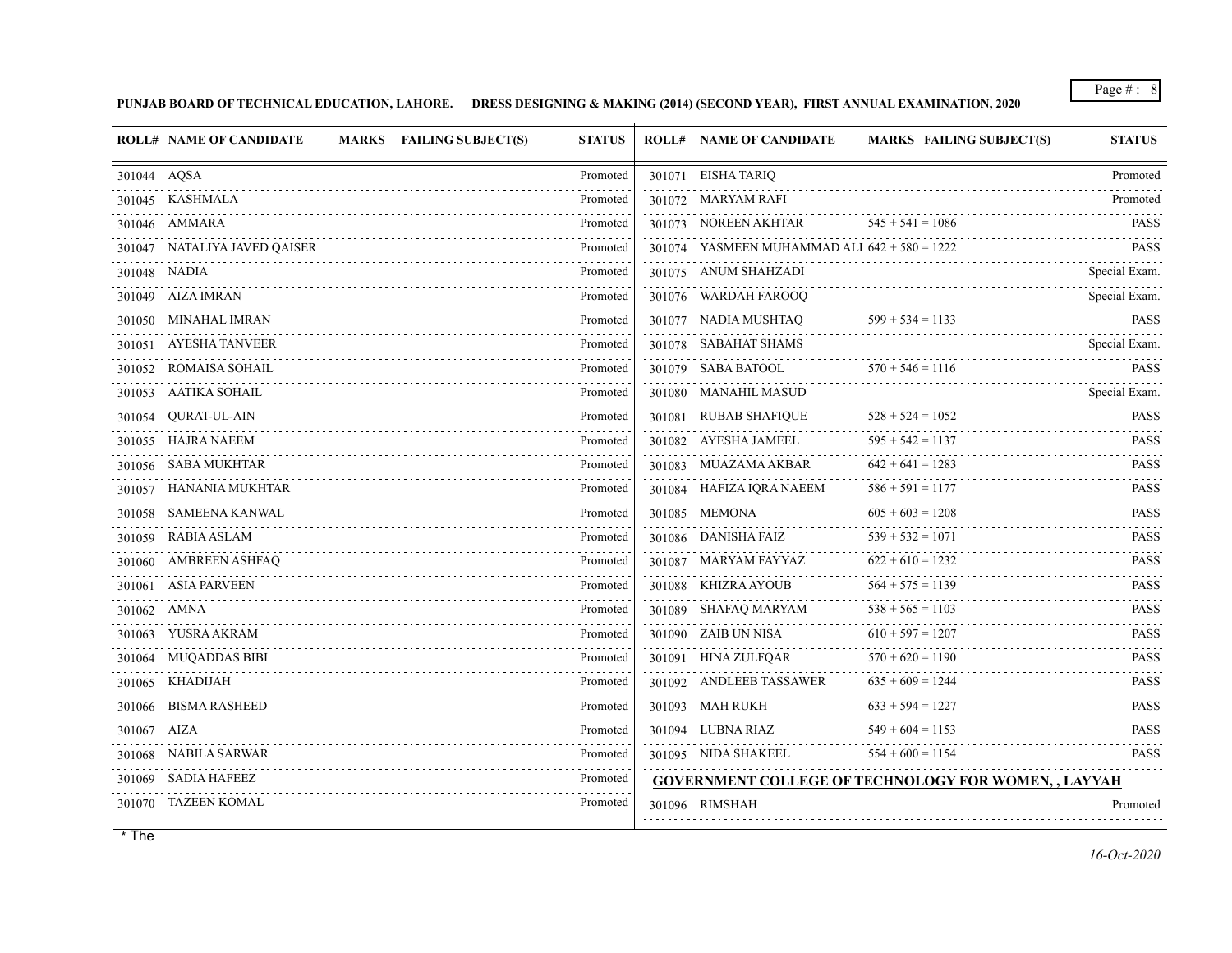**PUNJAB BOARD OF TECHNICAL EDUCATION, LAHORE. DRESS DESIGNING & MAKING (2014) (SECOND YEAR), FIRST ANNUAL EXAMINATION, 2020**

|        | <b>ROLL# NAME OF CANDIDATE</b><br>MARKS FAILING SUBJECT(S) | <b>STATUS</b> |             | <b>ROLL# NAME OF CANDIDATE</b>             | MARKS FAILING SUBJECT(S)                                     | <b>STATUS</b>                                                |
|--------|------------------------------------------------------------|---------------|-------------|--------------------------------------------|--------------------------------------------------------------|--------------------------------------------------------------|
|        | 301097 NIMRA FAROOQ                                        | Promoted      |             | 301124 ASIA BANO                           |                                                              | Promoted                                                     |
|        | 301098 ZOYA ASHRAF                                         | Promoted      |             | 301125 MAH PARA HASNAIN                    |                                                              | Promoted                                                     |
| 301099 | MALEEHA MERYAM                                             | Promoted      |             | 301126 HIRA ABRAR                          | $702 + 675 = 1377$                                           | $\mathbb{Z}^2$ . In the set of $\mathbb{Z}^2$<br><b>PASS</b> |
|        | 301100 ALOOBA AKRAM                                        | Promoted      |             |                                            | <b>GOVERNMENT COLLEGE OF TECHNOLOGY FOR WOMEN, QASIM PUR</b> |                                                              |
|        | 301101 IQRA HAMID                                          | Promoted      |             | <b>COLONY, MULTAN</b><br>301127 ZOYA BABAR |                                                              | Promoted                                                     |
|        | 301102 SALMA SAJJAD                                        | Promoted      |             | 301128 AQSA SHAHBAZ                        |                                                              | Promoted                                                     |
| 301103 | SOBIA NAWAZ                                                | Promoted      |             | 301129 ATIKA LATIF                         |                                                              | Promoted                                                     |
|        | 301104 HINZA FAIZ                                          | Promoted<br>. |             | 301130 HALIMA SADIA                        |                                                              | Promoted                                                     |
|        | 301105 FARIA ZAHOOR                                        | Promoted<br>. |             | 301131 AYESHA NASIR                        |                                                              | Promoted                                                     |
| 301106 | <b>ISHRAT PARVEEN</b>                                      | Promoted      |             | 301132 AREEBA ISLAM                        |                                                              | Promoted                                                     |
| 301107 | RABIA NAEEM                                                | Promoted      | 301133 SABA |                                            |                                                              | Promoted                                                     |
| 301108 | SAIRA PARVEEN                                              | Promoted      |             | 301134 NATASHA                             |                                                              | Promoted                                                     |
|        | 301109 ZUHRA NOREEN                                        | Promoted      |             | 301135 AROOBA MAZHAR                       |                                                              | Promoted                                                     |
|        | 301110 SAADIA NOUREEN                                      | Promoted      |             | 301136 ROWAIHA SAEED                       |                                                              | Promoted                                                     |
|        | 301111 SAMAN RAZA                                          | Promoted      |             | 301137 IQRA IQBAL                          |                                                              | Promoted                                                     |
|        | 301112 SAMREENA BIBI                                       | Promoted      |             | 301138 NADIA AFZAL                         |                                                              | Promoted                                                     |
|        | 301113 RABIA BANO                                          | Promoted      |             | 301139 AYESHA HAFEEZ                       |                                                              | Promoted                                                     |
|        | 301114 AYLA MASROOR                                        | Promoted<br>. |             | 301140 ASMA JAMEEL                         |                                                              | Promoted                                                     |
|        | 301115 ZAINAB GULL                                         | Promoted<br>. |             | 301141 SANIA GHAFFAR                       |                                                              | Promoted                                                     |
|        | 301116 MARIA ZIA                                           | Promoted      |             | 301142 AZKA GHULZAR                        |                                                              | Promoted                                                     |
|        | 301117 AFSHAN SAEED                                        | Promoted      | .           | 301143 ANSA LATIF                          |                                                              | Promoted                                                     |
|        | 301118 NOREEN ZAHRA                                        | Promoted      |             | 301144 NADIA SUMAN                         |                                                              | Promoted                                                     |
|        | 301119 AISHA BIBI                                          | Promoted<br>. |             | 301145 GHULAM FATIMA                       |                                                              | Promoted                                                     |
|        | 301120 BUSHRA IJAZ                                         | Promoted      |             | 301146 LARAIB MARYAM                       |                                                              | Promoted                                                     |
|        | 301121 IQRA IJAZ                                           | Promoted      |             | 301147 AYESHA SHABBIR                      |                                                              | Promoted                                                     |
|        | 301122 ANSA ARIF                                           | Promoted      |             | 301148 AYESHA NIAZ                         |                                                              | Promoted                                                     |
|        | 301123 UMAYA SALEEM                                        | Promoted      |             | 301149 MEHWA SALEEM                        |                                                              | Promoted                                                     |
|        |                                                            |               |             |                                            |                                                              |                                                              |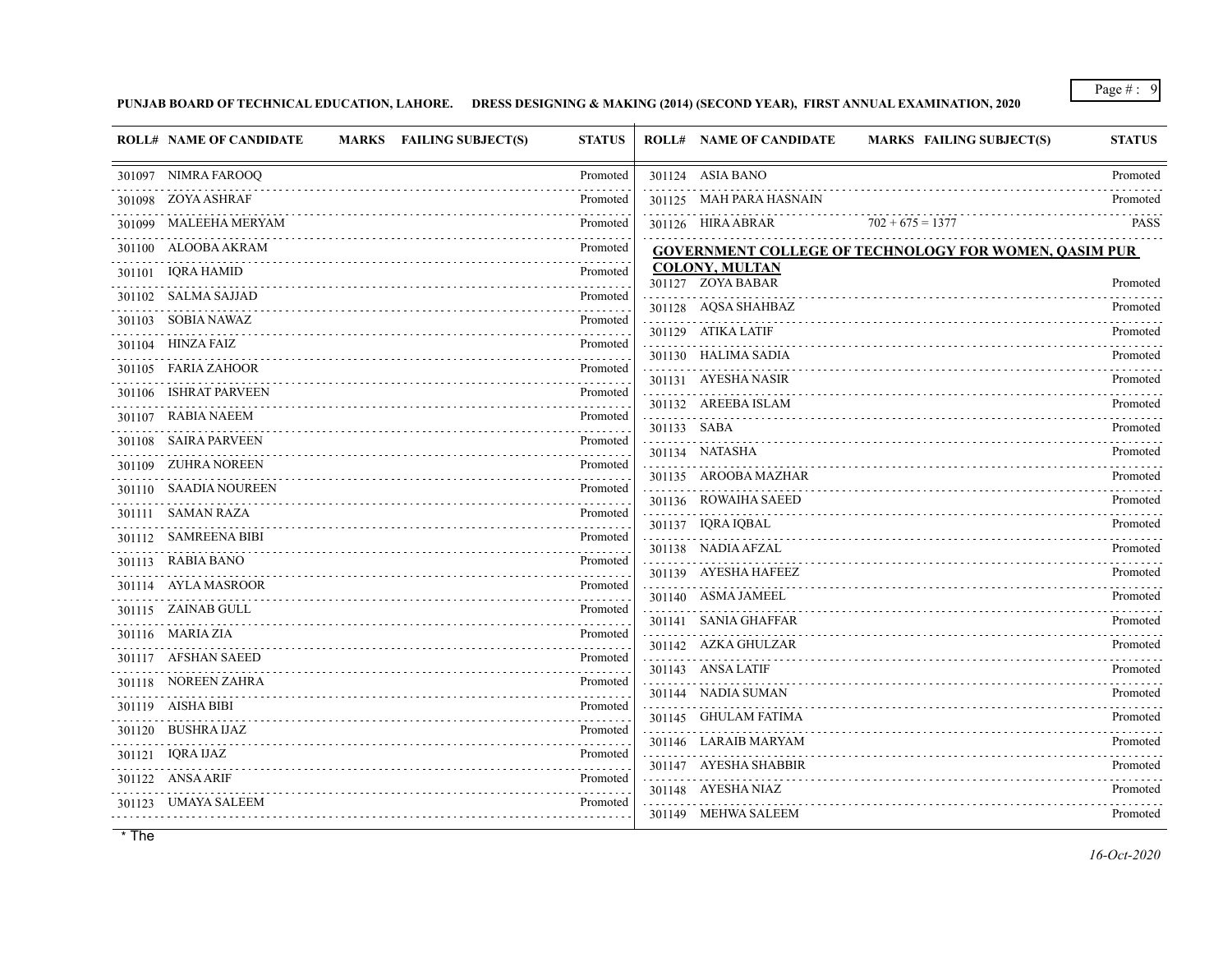## **PUNJAB BOARD OF TECHNICAL EDUCATION, LAHORE. DRESS DESIGNING & MAKING (2014) (SECOND YEAR), FIRST ANNUAL EXAMINATION, 2020**

| <b>ROLL# NAME OF CANDIDATE</b><br>MARKS FAILING SUBJECT(S) | <b>STATUS</b> | <b>ROLL# NAME OF CANDIDATE</b><br>MARKS FAILING SUBJECT(S) | <b>STATUS</b> |
|------------------------------------------------------------|---------------|------------------------------------------------------------|---------------|
| 301150 AQSA                                                | Promoted      | 301177 SANA REHMAN                                         | Promoted      |
| 301151 AREESHA                                             | Promoted      | 301178 AYESHA                                              | Promoted      |
| 301152 LAIBA MUNEER                                        | Promoted      | 301179 MARYAM GULL                                         | Promoted      |
| 301153 KIRAN INSBAT ALI                                    | Promoted      | 301180 ZAINAB INTEZAR                                      | Promoted      |
| 301154 AKASHA KANWAL SHAHID                                | Promoted      | 301181 KHANSA ABDUL QUDDUS                                 | Promoted      |
| 301155 AYESHA LATIF                                        | Promoted      | 301182 MAMOONA AMJAD                                       | Promoted      |
| 301156 HINA NUSRAT                                         | Promoted      | 301183 AQSA ASHRAF                                         | Promoted      |
| 301157 ANAM RUBAB                                          | .<br>Promoted | 301184 FATIMA IFTIKHAR MALIK                               | Promoted      |
| 301158 SEEMAB TARIQ ALI                                    | Promoted      | 301185 HAFSA IQBAL                                         | Promoted      |
| 301159 UMEY HABIBA                                         | Promoted      | 301186 SADIA SALEEM                                        | Promoted      |
| 301160 SAIMA ASHFAQ                                        | Promoted      | 301187 AYESHA HASHIM                                       | Promoted      |
| 301161 NOOR FATMA                                          | Promoted      | 301188 TUBA RASHED                                         | Promoted      |
| 301162 MAHAM NOOR                                          | Promoted      | 301189 GULNAZ BIBI                                         | Promoted      |
| 301163 HAMNA JAMEEL                                        | Promoted      | 301190 MEHNAZ ZAFAR                                        | Promoted      |
| 301164 SOBIA                                               | Promoted      | 301191 DIYA GOHAR                                          | Promoted      |
| 301165 SABA                                                | Promoted      | 301192 MARIAM NAZ                                          | Promoted      |
| 301166 GHULAM FATIMA                                       | Promoted      | 301193 REENA SHAKER                                        | Promoted      |
| 301167 IRAM AHMAD QURESHI                                  | Promoted      | 301194 SIDRA IMAM                                          | Promoted      |
| 301168 SADIA RAMZAN                                        | Promoted      | 301195 IQRA                                                | Promoted      |
| 301169 SEHRISH RIAZ                                        | Promoted      | 301196 LAIBA ABID                                          | Promoted      |
| 301170 HAFIZA NAZISH                                       | Promoted      | 301197 RABIA BASRI                                         | Promoted      |
| 301171 FARWA KHAN                                          | Promoted      | 301198 ALEENA BUKHARI                                      | Promoted      |
| 301172 BUSHRA ZAFAR                                        | Promoted      | 301199 AKASHA KANWAL                                       | Promoted      |
| 301173 ZUHA ABDUL QAYYUM                                   | Promoted      | 301200 MARYAM MUBASHIR                                     | Promoted      |
| 301174 ANANA TAHIR                                         | Promoted      | 301201 ZAKIA FALAK                                         | Promoted      |
| 301175 AYESHA NADEEM                                       | Promoted      | 301202 SAMAN ZAHRA                                         | Promoted      |
| 301176 MEHVISH RAFI                                        | Promoted      | 301203 ARZOO BIBI<br>$671 + 598 = 1269$                    | <b>PASS</b>   |
|                                                            |               |                                                            |               |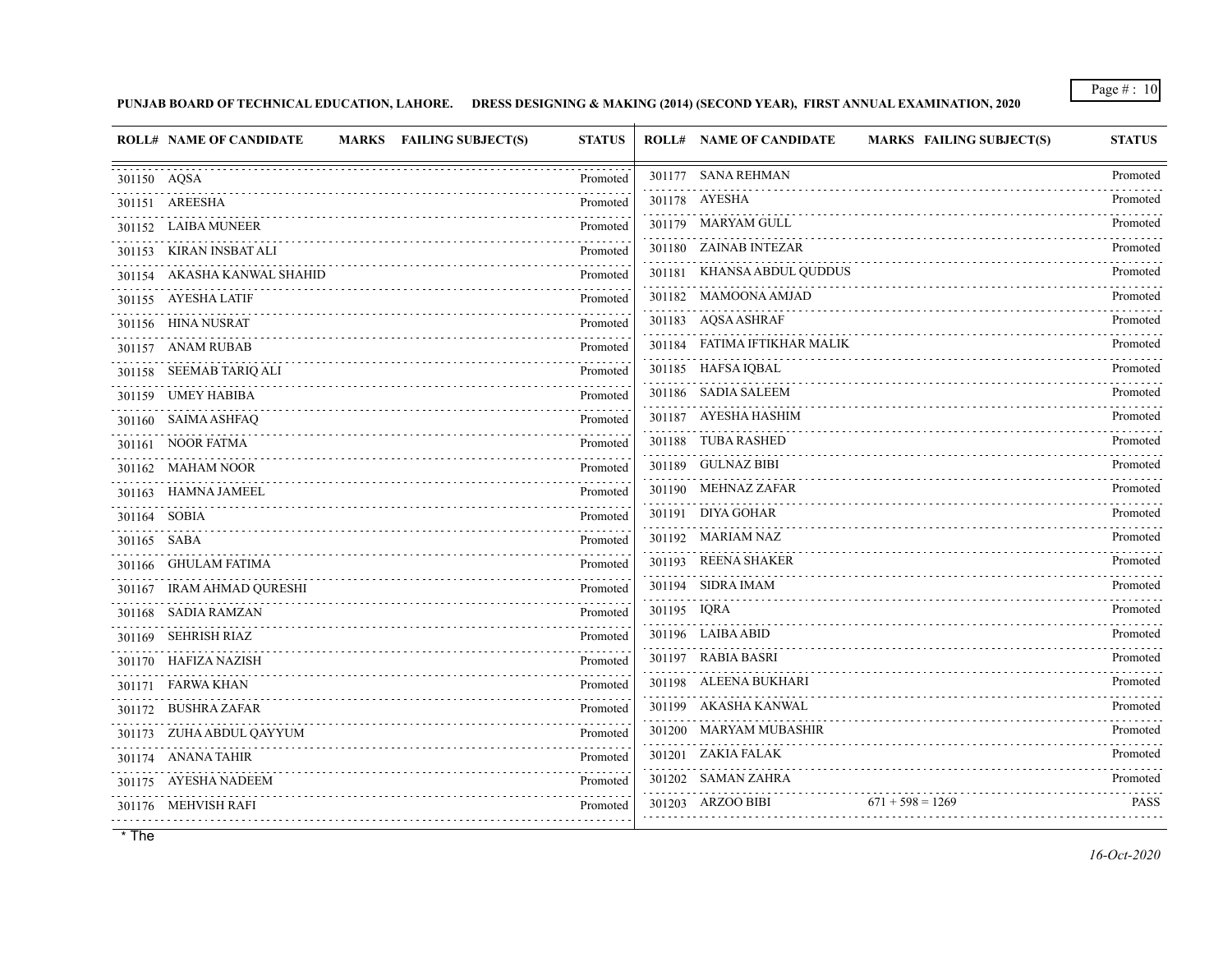**PUNJAB BOARD OF TECHNICAL EDUCATION, LAHORE. DRESS DESIGNING & MAKING (2014) (SECOND YEAR), FIRST ANNUAL EXAMINATION, 2020**

| <b>ROLL# NAME OF CANDIDATE</b>                               |                    | MARKS FAILING SUBJECT(S) | <b>STATUS</b> | <b>ROLL# NAME OF CANDIDATE</b><br><b>MARKS FAILING SUBJECT(S)</b> | <b>STATUS</b> |
|--------------------------------------------------------------|--------------------|--------------------------|---------------|-------------------------------------------------------------------|---------------|
| 301204 MUNEEBA SHAHZAD                                       | $657 + 641 = 1298$ |                          | <b>PASS</b>   | 301230 NAZIA MOBEEN                                               | Promoted      |
| 301205 AALYA NIZAKAT                                         | $595 + 569 = 1164$ |                          | <b>PASS</b>   | 301231 MARIA IDREES                                               | Promoted      |
| 301206 UBAIDA HABIB                                          | $676 + 656 = 1332$ |                          | <b>PASS</b>   | 301232 TAYYIBA IFTIKHAR                                           | Promoted      |
| 301207 SAHAR RUKHSAR                                         | $630 + 588 = 1218$ |                          | <b>PASS</b>   | 301233 SABA GULZAR                                                | Promoted      |
| 301208 RABIA NARGIS                                          | $639 + 645 = 1284$ |                          | PASS          | 301234 MEHWISH SHAHEEN                                            | Promoted      |
| 301209 AZRA KOUSAR                                           | $582 + 586 = 1168$ |                          | <b>PASS</b>   | <b>GOVERNMENT COLLEGE OF TECHNOLOGY FOR WOMEN, OPP. FAREEDA</b>   |               |
| 301210 KHADIJA AKBAR                                         | $639 + 629 = 1268$ |                          | <b>PASS</b>   | PARK, KARBALA ROAD, SAHIWAL                                       |               |
| 301211 SIDRA TAHSEEN                                         | $733 + 683 = 1416$ |                          | <b>PASS</b>   | 301235 IFFAT SHARIF                                               | Promoted      |
| 301212 TOOBA IQBAL                                           | $711 + 659 = 1370$ |                          | <b>PASS</b>   | 301236 SALEHA                                                     | Promoted      |
| FOUNDATION INSTITUTE OF TECHNOLOGY (FIT) FOR GIRLS, IN FORNT |                    |                          |               | 301237 HAFSA IBRAR                                                | Promoted      |
| OF DHA PHASE-2, GATE # 2, G.T ROAD, RAWALPINDI               |                    |                          |               | 301238 UMM-E-AMMARA                                               | Promoted      |
| 301213 SOBIA BIBI                                            |                    |                          | Promoted      | 301239 SAMRA JABBAR                                               | Promoted      |
| 301214 QAMAR SHERAN                                          |                    |                          | Promoted      | 301240 TAYYABA SAEED                                              | Promoted      |
| 301215 SEHRISH BIBI                                          |                    |                          | Promoted      | 301241 IQRA MAQBOOL                                               | Promoted      |
| 301216 HAJRA BIBI                                            |                    |                          | Promoted      | 301242 AQSA NAZIM                                                 | Promoted      |
| 301217 NAILA MUSHTAQ                                         |                    |                          | Promoted      | 301243 TEHSEEN FATIMA                                             | Promoted      |
| 301218 ASMA NAHEED                                           |                    |                          | Promoted      | 301244 RIMSHA RAHMAN RAO                                          | Promoted      |
| 301219 ERAM RASTI                                            |                    |                          | Promoted      | 301245 ASMA ASHRAF                                                | Promoted      |
| 301220 FAIZA KHUSHI                                          |                    |                          | Promoted      | 301246 SABA ASHRAF                                                | Promoted      |
| 301221 HUMAIRA BANO                                          |                    |                          | Promoted      | 301247 MALIHA KASHAF                                              | Promoted      |
| 301222 AROOSA AMBREEN                                        |                    |                          | Promoted      | 301248 WASHAL FATIMA                                              | Promoted      |
| 301223 NASEEM AKHTAR                                         |                    |                          | Promoted      | 301249 RAILA MUJAHID                                              | Promoted      |
| 301224 AASMA RUBAB                                           |                    |                          | Promoted      | 301250 AYESHA ABID                                                | Promoted      |
| 301225 ANEELA RUBAB                                          |                    |                          | Promoted      | 301251 IQRA SHOUKAT                                               | Promoted      |
| 301226 ANILA SHAHEEN                                         |                    |                          | Promoted      | 301252 MAHNOOR                                                    | Promoted      |
| 301227 GUL NASREEN                                           |                    |                          | Promoted      | 301253 TAYYBA IQBAL                                               | Promoted      |
| 301228 KULSOOM LATIF                                         |                    |                          | Promoted      | 301254 AROOJ FATIMA                                               | Promoted      |
| 301229 ANSA IFTIKHAR                                         |                    |                          | Promoted      |                                                                   |               |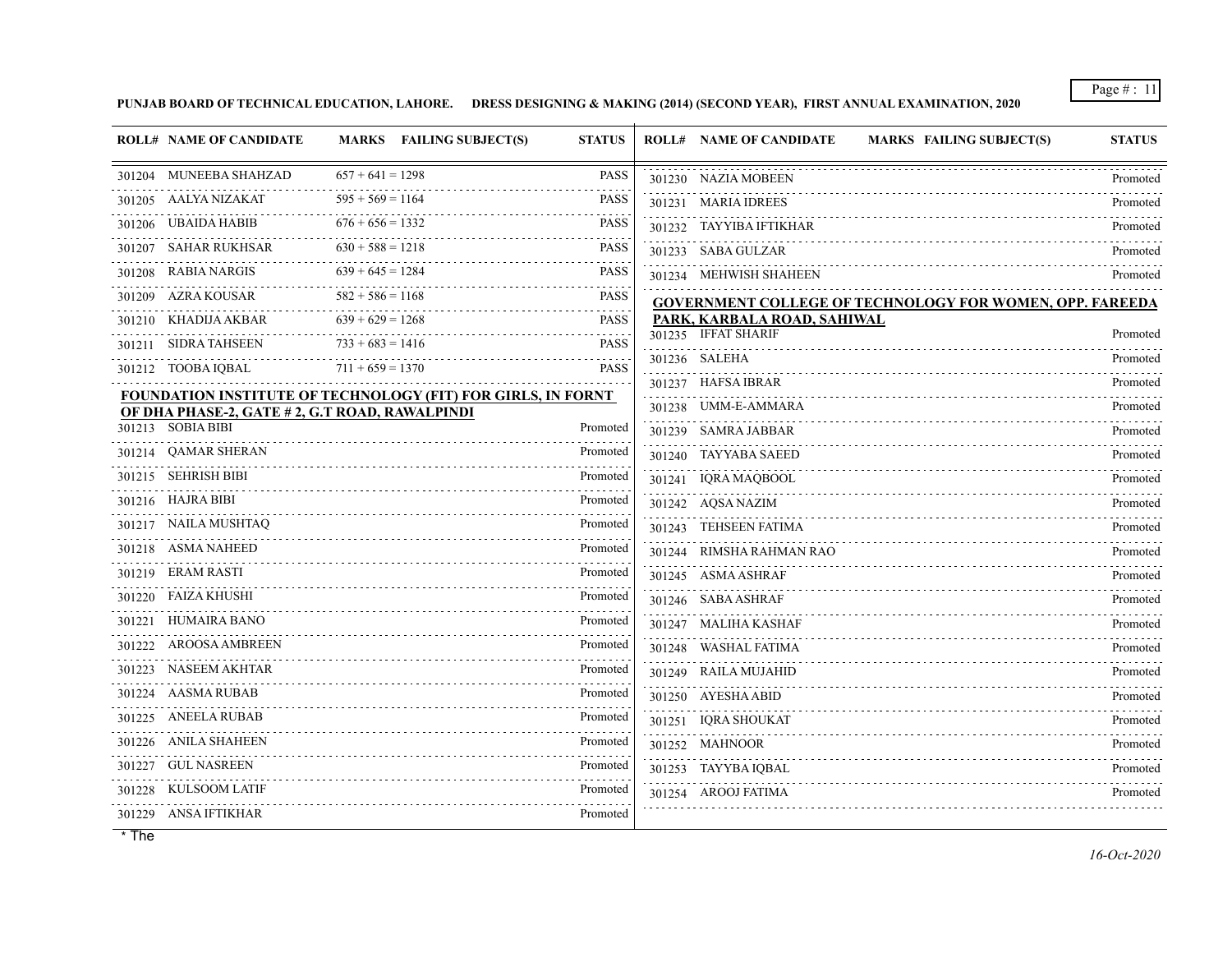**PUNJAB BOARD OF TECHNICAL EDUCATION, LAHORE. DRESS DESIGNING & MAKING (2014) (SECOND YEAR), FIRST ANNUAL EXAMINATION, 2020**

|             | <b>ROLL# NAME OF CANDIDATE</b> | MARKS FAILING SUBJECT(S) | <b>STATUS</b> |             | <b>ROLL# NAME OF CANDIDATE</b>                                 | MARKS FAILING SUBJECT(S)                                     | <b>STATUS</b> |
|-------------|--------------------------------|--------------------------|---------------|-------------|----------------------------------------------------------------|--------------------------------------------------------------|---------------|
|             | 301255 ALIA NAZIR              |                          | Promoted      |             | 301282 MARIA IQBAL                                             |                                                              | Promoted      |
|             | 301256 FATIMA ASGHAR           |                          | Promoted      |             | 301283 IQRA QASIM                                              |                                                              | Promoted      |
|             | 301257 TABINDA SHAN            |                          | Promoted      |             | 301284 IQRA SALEEM                                             |                                                              | Promoted      |
|             | 301258 NAIMA YOUNAS            |                          | Promoted      |             | 301285 ASMA                                                    |                                                              | Promoted      |
|             | 301259 IFRA ASIF               |                          | Promoted      | 301286 AZKA |                                                                |                                                              | Promoted      |
|             | 301260 SANNIA SEHRISH          |                          | Promoted      |             | 301287 IRAM MUNAF                                              | $559 + 566 = 1125$                                           | <b>PASS</b>   |
|             | 301261 IQRA SARWAR             |                          | Promoted      |             | 301288 KIRAN FARYAD                                            | $579 + 590 = 1169$                                           | <b>PASS</b>   |
|             | 301262 NATASHA IQBAL           |                          | Promoted      |             | 301289 HALEEMA BIBI                                            | $584 + 583 = 1167$                                           | <b>PASS</b>   |
|             | 301263 SAMINA KOUSAR           |                          | Promoted      |             | 301290 AQSA RUBAB                                              | $610 + 618 = 1228$                                           | <b>PASS</b>   |
|             | 301264 UME KALSOOM             |                          | Promoted      |             | 301291 NOREEN FATIMA                                           | $607 + 648 = 1255$                                           | <b>PASS</b>   |
|             | 301265 FATIMA IDREES           |                          | Promoted      |             | 301292 AMMARA SAJID                                            | $598 + 608 = 1206$                                           | <b>PASS</b>   |
|             | 301266 ZAINAB SHABBIR          |                          | Promoted      |             | 301293 SARA SAEED                                              | $520 + 512 = 1032$                                           | <b>PASS</b>   |
| .           | 301267 RABIA MUNIR             |                          | Promoted      |             | 301294 ABIDA PARVEEN                                           | $570 + 531 = 1101$                                           | <b>PASS</b>   |
|             | 301268 AMNA                    |                          | Promoted      |             | 301295 NATASHA MUNAWAR                                         | $591 + 612 = 1203$                                           | <b>PASS</b>   |
|             | 301269 NOSHEE JAMES            |                          | Promoted      |             | 301296 SOBIA ASLAM                                             | $671 + 660 = 1331$                                           | <b>PASS</b>   |
|             | 301270 ARSLA NADEEM            |                          | Promoted      |             |                                                                | <b>GOVERNMENT COLLEGE OF TECHNOLOGY FOR WOMEN, OPP. PTCL</b> |               |
|             | 301271 ANAM SHEHZADI           |                          | Promoted      |             | <b>EXCHANGE, NEW SATELLITE TOWN, SARGODHA</b><br>301297 HUMERA |                                                              | Promoted      |
|             | 301272 AMNA LATIF              |                          | Promoted      |             | 301298 AYESHA                                                  |                                                              | Promoted      |
|             | 301273 ANAM ZULFIQAR           |                          | Promoted<br>. |             | 301299 MAHEEN FIZZA                                            |                                                              | Promoted      |
|             | 301274 HIRA AKRAM              |                          | Promoted      |             | 301300 FIZZA BATOOL                                            |                                                              | Promoted      |
| 301275 IQRA |                                |                          | Promoted      |             | 301301 ZARNAIN FATIMA                                          |                                                              | Promoted      |
|             | 301276 AYESHA ZAHID            |                          | Promoted      |             | 301302 SONIA BIBI                                              |                                                              | Promoted      |
|             | 301277 RIMSHA MAQSOOD          |                          | Promoted      |             | 301303 SAIRA EJAZ                                              |                                                              | Promoted      |
|             | 301278 SADAF NAZIR             |                          | Promoted      |             | 301304 IQRA BASHARAT                                           |                                                              | Promoted      |
|             | 301279 IQRA ZAHID              |                          | Promoted      |             | 301305 AMNA BIBI                                               |                                                              | Promoted      |
|             | 301280 MEHREEN AKHTAR          |                          | Promoted      |             | 301306 SADAF IMRAN                                             |                                                              | Promoted      |
|             | 301281 HAFIZA MUNAZZA ASHFAQ   |                          | Promoted      |             | 301307 ZILL E HUMA                                             |                                                              | Promoted      |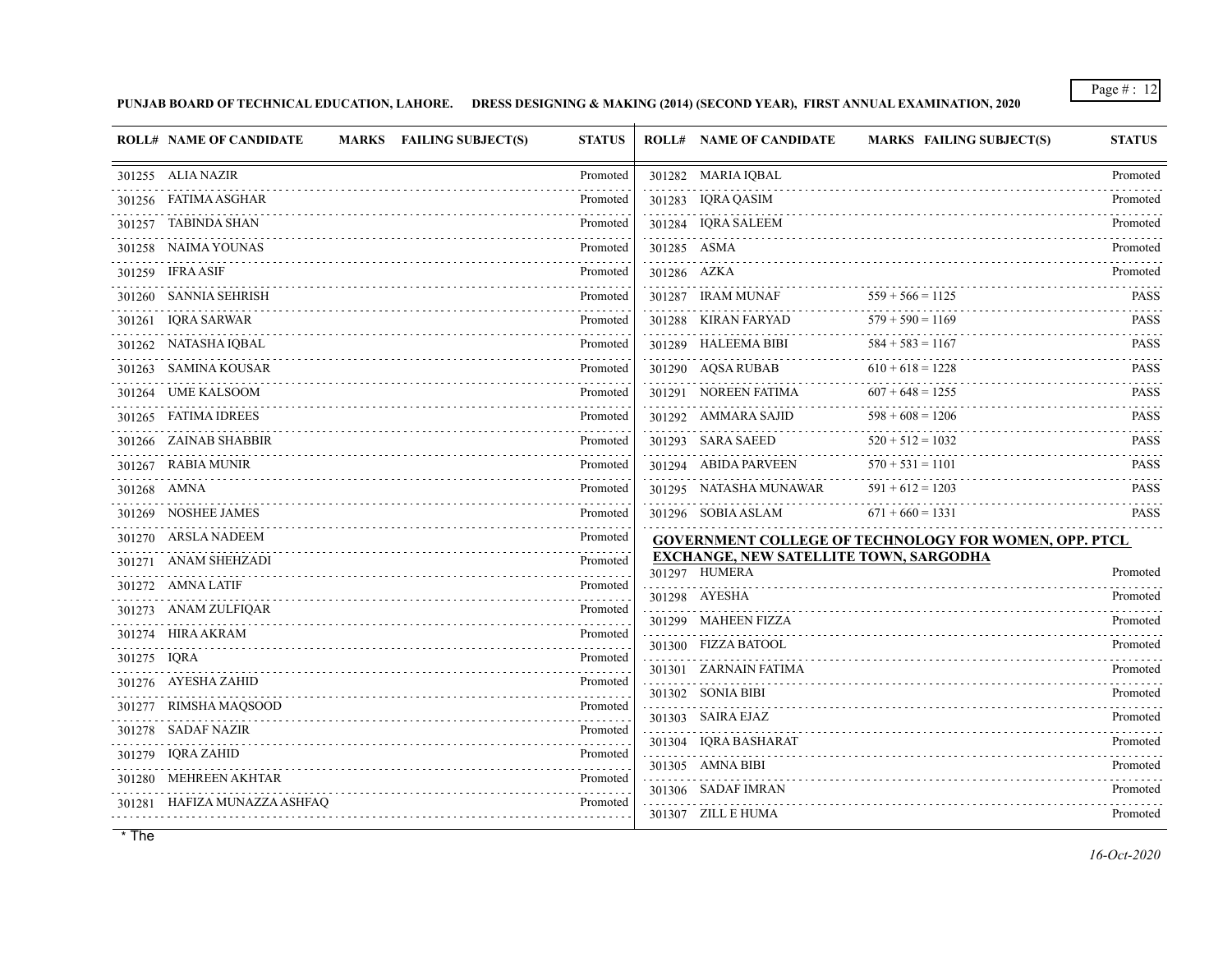**PUNJAB BOARD OF TECHNICAL EDUCATION, LAHORE. DRESS DESIGNING & MAKING (2014) (SECOND YEAR), FIRST ANNUAL EXAMINATION, 2020**

| <b>ROLL# NAME OF CANDIDATE</b> | MARKS FAILING SUBJECT(S) | <b>STATUS</b> | <b>ROLL# NAME OF CANDIDATE</b>   | MARKS FAILING SUBJECT(S) | <b>STATUS</b>            |
|--------------------------------|--------------------------|---------------|----------------------------------|--------------------------|--------------------------|
| 301308 ISHA ASGHAR             |                          | Promoted      | 301335 FARWA AFZAL               |                          | Promoted                 |
| 301309 ZAHIDA BIBI             |                          | Promoted      | 301336 SAMIA YASMEEN             |                          | Promoted                 |
| 301310 HUMA IQBAL              |                          | Promoted      | 301337 ALEESHA DILDAR            |                          | Promoted                 |
| 301311 SALWA AKRAM             |                          | Promoted      | 301338 SADIA NAZISH              | $605 + 618 = 1223$       | <b>PASS</b>              |
| 301312 MUALLMA MISHAAL         |                          | Promoted      | 301339 ZAINAB AKRAM              | $591 + 615 = 1206$       | .<br><b>PASS</b>         |
| 301313 MUQADAS JABEEN          |                          | .<br>Promoted | 301340 FAZEELA RASHEED           | $640 + 617 = 1257$       | <b>PASS</b>              |
| 301314 BEENISH AHMAD           |                          | Promoted      | 301341 ESHA SALEEM               | $653 + 622 = 1275$       | <b>PASS</b>              |
| 301315 MUBEEN ALLAH DITTA      |                          | Promoted      | 301342 NOOR UL EZA               | $650 + 627 = 1277$       | <b>PASS</b>              |
| 301316 HIBA RASHEED            |                          | Promoted      | 301343 GHULAM FIZZA BATOOL       | $651 + 624 = 1275$       | <b>PASS</b>              |
| 301317 SAMAVIA JAMSHAID        |                          | Promoted      | 301344 FAZEELA SHAHEEN           | $637 + 628 = 1265$       | <b>PASS</b>              |
| 301318 AYESHA TARIQ            |                          | Promoted      | 301345 NAZIA PARVEEN             | $599 + 595 = 1194$       | <b>PASS</b><br>.         |
| 301319 MAHNOOR NAEEM           |                          | Promoted      | 301346 MUNEEBA ASHRAF            | $701 + 663 = 1364$       | <b>PASS</b>              |
| 301320 UZMA ZAFAR              |                          | Promoted      | 301347 TASKEEN ZAHRA             | $639 + 598 = 1237$       | <b>PASS</b>              |
| 301321 RUQAYA BATOOL           |                          | Promoted      | 301348 JAVARIA USMAN             | $685 + 614 = 1299$       | <b>PASS</b>              |
| 301322 MUNEEBA                 |                          | Promoted      | 301349 MISBAH ZAFAR              | $672 + 684 = 1356$       | <b>PASS</b><br>2.2.2.2.1 |
| 301323 TAIBA ZAMAN             |                          | Promoted      | 301350 SADIA JAVAID              | $592 + 606 = 1198$<br>.  | <b>PASS</b>              |
| 301324 ZAIB UN NISA            |                          | Promoted      | 301351 SHAMSA SARWAR             | $600 + 610 = 1210$       | <b>PASS</b>              |
| 301325 ALEENA ASMAT            |                          | Promoted      | 301352 SUMBAL SHAKOOR            | $569 + 599 = 1168$       | <b>PASS</b><br>.         |
| 301326 HAJRA BIBI              |                          | Promoted      | 301353 KOMAL FAYYAZ              | $600 + 619 = 1219$       | <b>PASS</b>              |
| 301327 MALIKA BATOOL           |                          | Promoted      | 301354 SHAHIDA HANIF             | $618 + 628 = 1246$       | <b>PASS</b>              |
| 301328 TUBA LIAQUAT            |                          | Promoted      | 301355 SABA ASLAM                | $602 + 615 = 1217$       | <b>PASS</b>              |
| 301329 LUBNA AZAM              |                          | Promoted      | 301356 TUBA KHALID               | $568 + 563 = 1131$       | <b>PASS</b><br>.         |
| 301330 ALIA MUHAMMAD           |                          | Promoted      | 301357 KAINAT YOUSAF<br><u>.</u> | $621 + 624 = 1245$       | <b>PASS</b>              |
| 301331 MENAL ZULIFQAR          |                          | Promoted      | 301358 IQRA HAYAT                | $618 + 610 = 1228$       | <b>PASS</b><br>.         |
| 301332 LAIBA PERVAIZ           |                          | Promoted      | 301359 NADIA FARMAN              | $654 + 681 = 1335$       | <b>PASS</b>              |
| 301333 SIDRA KANWAL            |                          | Promoted      |                                  |                          |                          |
| 301334 TEHREEM MUQADAS         |                          | Promoted      |                                  |                          |                          |
|                                |                          |               |                                  |                          |                          |